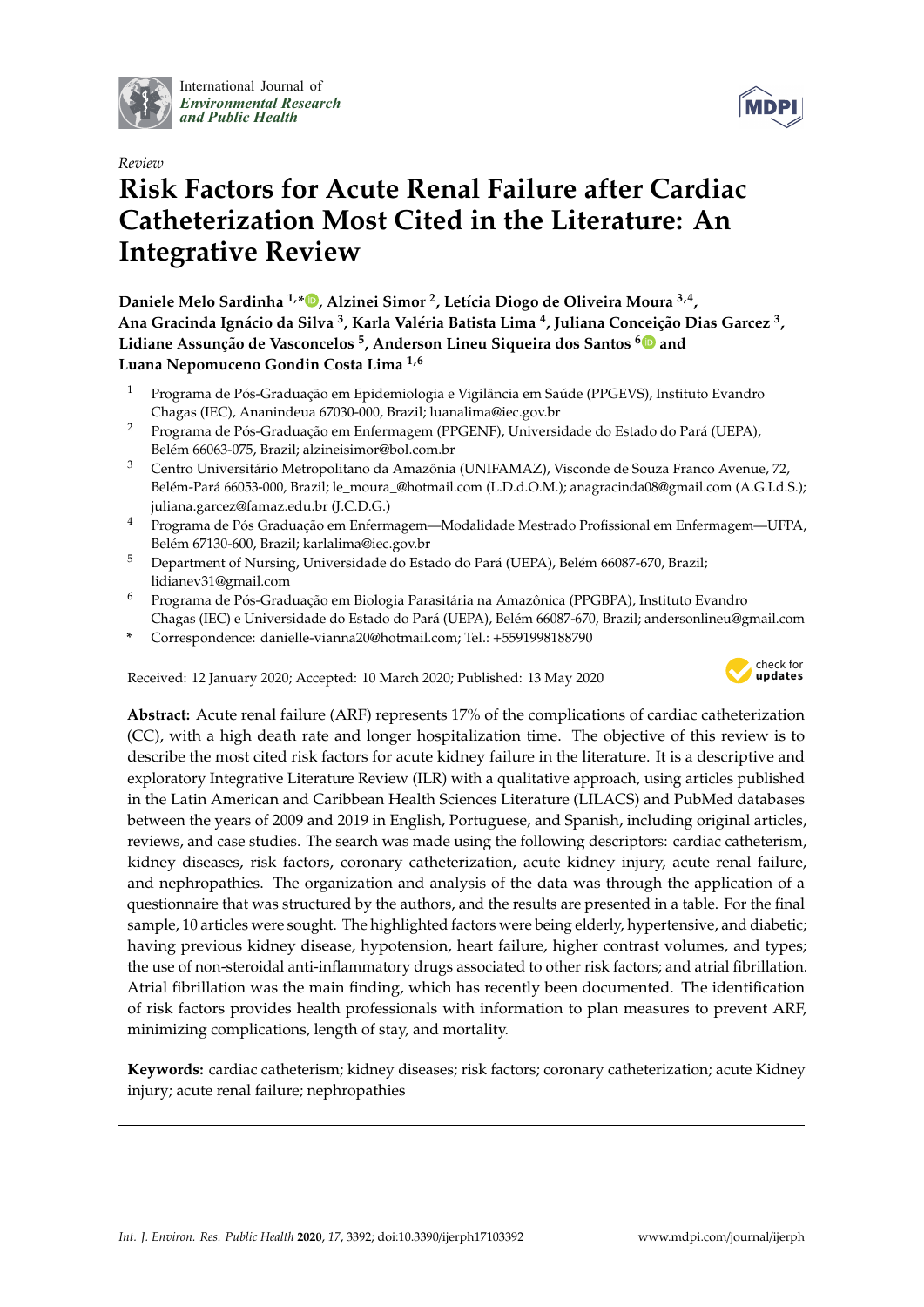## **1. Introduction**

Cardiovascular diseases (CD) are pathologies that affect the cardiocirculatory system, resulting in high morbidity and mortality rates, representing 27.7% of the causes of death in Brazil, and becoming the main cause of death in the country [\[1\]](#page-10-0). CD are chronic diseases that are influenced by modifiable and non-modifiable risk factors directly related to the way of life of individuals in this century, which is characterized by sedentary lifestyles, obesity, poor diet, stress, and the presence of chronic pathologies such as systemic arterial hypertension and diabetes mellitus, which are the main cardiovascular risk factors [\[2\]](#page-10-1).

Among chronic diseases, the following stand out: Acute Myocardial Infarction (AMI), Pulmonary Embolism (PE), Deep Venous Thrombosis (DVT), and Cerebrovascular Accident (CA) [\[3\]](#page-10-2). These are pathologies that represent high rates and deaths, of which AMI is the most prevalent among them, representing the main cause of deaths by chronic diseases [\[4\]](#page-10-3). AMI corresponds to Acute Coronary Disease, which is characterized by coronary arteries' obstruction, induced by the presence of atheroma plaques, caused by atherosclerosis throughout life, and potentiated by the formation of a thrombus at the site of the atheroma, most often under untreated arterial hypertension. This process causes the partial or total obstruction of the lumen of the vessel, causing ischemia in the myocardium and concomitantly necrosis and death [\[5\]](#page-10-4).

The signs of classic AMI symptoms include precordial chest pain that does not stop at rest, with or without irradiation to the jaw and upper limbs, specifically the left arm, dyspnea, cold skin, and sweating. It may also manifest with gastric pain, similar to gastritis and reflux; however, this does not occur very frequently [\[6\]](#page-10-5). The diagnosis is based on the presence of risk factors involved, clinical presentations, and the performance of an electrocardiogram (ECG) examination and the search for the presence of enzymes that indicate cardiac necrosis in the blood, but usually manifest after 4 h of ischemia; thus, the ECG becomes more effective for diagnosis [\[7\]](#page-10-6).

For the AMI treatment, platelet antiaggregant drugs, thrombolytic, analgesic, and oxygen therapy are used; afterwards, it is expected that myocardial perfusion, this being the first stage of treatment. The second stage is through cardiac catheterism, which is an invasive procedure that will allow the visualization of coronary circulation, making possible to diagnose the degree of obstruction, directing it to the next conduct, angioplasty or myocardial revascularization [\[8\]](#page-10-7).

Cardiac catheterization (CC) is a minimally invasive procedure that is performed in a hemodynamics room through the introduction of a catheter in an artery, radial, or femoral, with the objective of reaching the coronary arteries for the visualization of myocardial perfusion, in which the application of contrast media is used for the possibility of video visualization by X-ray imaging. This procedure is performed for the diagnosis of coronary diseases and for treatment such as angioplasty in the case of AMI [\[9\]](#page-10-8).

The angioplasty procedure is a treatment for coronary artery obstructions that is performed by inserting a catheter with a balloon, making it possible to reestablish the blood flow of the affected coronary artery. So, an endovascular prosthesis (all metal) known as "Stent" is installed on site, which aims to keep the lumen of the vessel open and integrated, thus ensuring the perfusion of the myocardium and preventing the formation of a new obstruction in that branch [\[10\]](#page-10-9). Myocardial revascularization is another surgical treatment that is indicated when angioplasty is not sufficient—that is, when the obstructions are in many places. It consists of making a graft of the saphenous vein to supply the ischemia caused by the obstruction in the coronary arteries; alternatively, the mammary vein can be used used. However, everything depends on which coronary artery was affected [\[11\]](#page-10-10).

The complications and risks offered by the cardiac catheterization procedure are important because it is an invasive method that requires anesthesia, contrast, skin, and artery lesion for catheter insertion and presents a great risk of complications such as hemorrhage at the puncture site, cardiac arrest, AMI, CA, cardiac arrhythmias, acute lung edema, hypotension, cardiac tamponade, hypersensitivity reactions, and acute renal failure (ARF) [\[12\]](#page-10-11).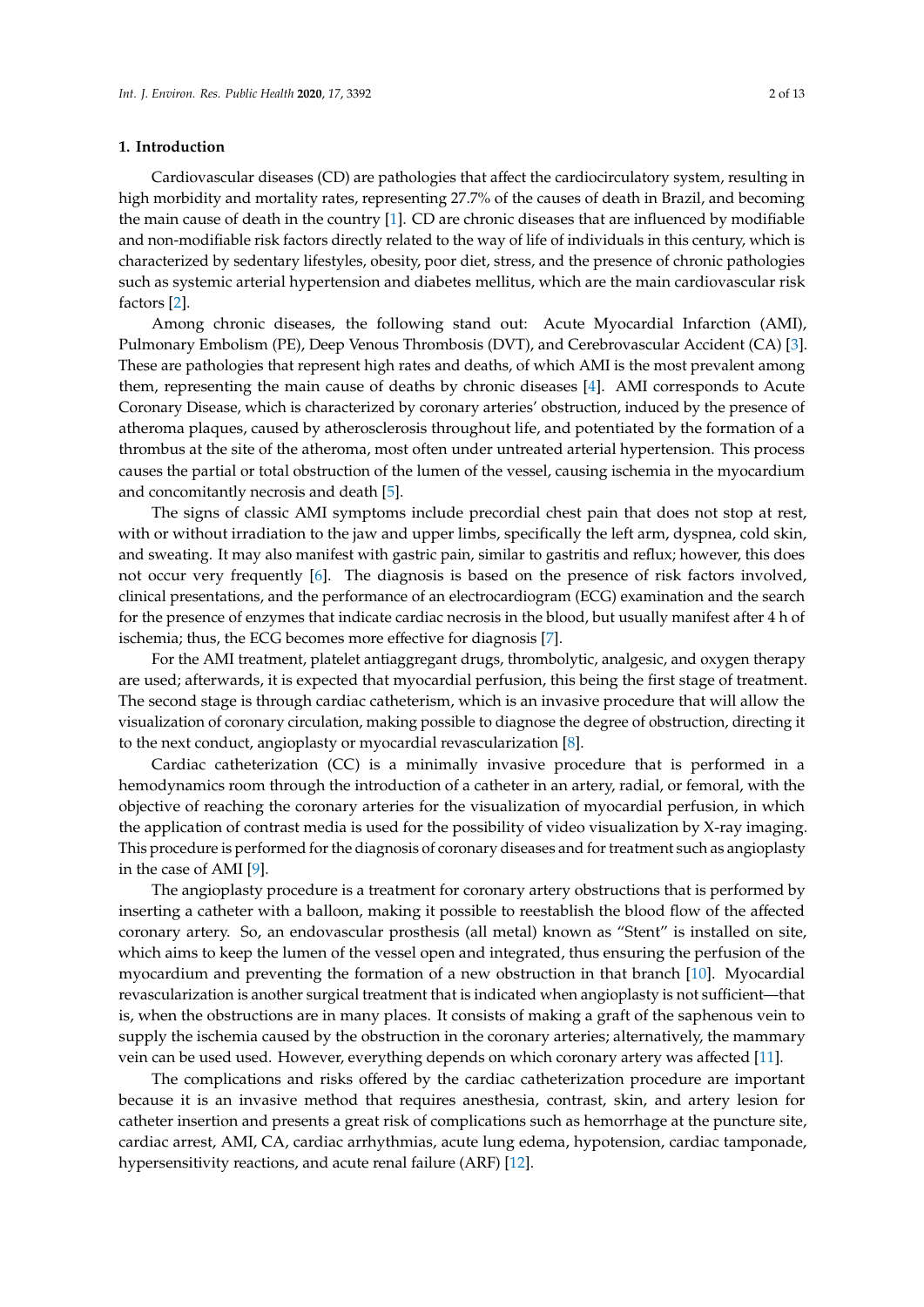In this perspective, it is emphasized that acute renal failure complications after cardiac catheterization (contrast nephropathy) are characterized by failure in renal function, reducing glomerular filtration, causing the serum retention of nitrogen products and disturbances of the hydroelectrolytic and acid-base balance; this complication is represented by 16.5% of cases related to the cardiac catheterization procedure [\[13,](#page-10-12)[14\]](#page-10-13).

The diagnosis of contrast nephropathy is determined based on the relative elevation of 25% in serum creatinine concentration relative to basal or an absolute increase of 0.5 mg/dL in serum creatinine in the first 48 h to 72 h after the procedure. Thus, changes in the renal function are expected from the third hour after heart catheterization, although depending on the risk factors involved, such as the presence of kidney disease or kidney damage, are conditions that the ARF can occur at any time [\[15\]](#page-10-14).

Based on this problem, the following research question emerged: What are the most cited risk factors for acute kidney failure after cardiac catheterization in the literature? The objective of this research is to describe the most cited risk factors for acute kidney failure in the literature.

## **2. Materials and Methods**

This Integrative Literature Review (ILR) features exploratory research with a quantitative approach. ILR is a method that allows the gathering of studies already published, with the objective of synthesizing evidence on a subject; it is widely used in the health sciences in order to search for methods for health care and determine innovations, thus applying evidence-based services, ensuring quality, and promoting patient safety. It has six steps that must be followed respectively: Elaboration of the research question; Inclusion and exclusion criteria; Definition of sampling; Evaluation of included studies; Interpretation of results; and Presentation of the ILR synthesis [\[16\]](#page-11-0).

The Patient, Intervention, Comparison, Outcome (PICO) strategy is widely used in evidence-based practice, and it was used to elaborate the research question, in which it proposes that problems identified in clinical practice, research, and teaching be organized from four elements: Patient, Intervention, Comparison, Outcome (PICO). Construction from these elements provides greater scope for the resolution of the problem addressed [\[17\]](#page-11-1).

Therefore, the research question and criteria were as follows: What are the risk factors for acute kidney failure after cardiac catheterization? Patient: Individuals undergoing cardiac catheterization >18 years/Intervention: Risk factors for acute renal failure/Comparison: Relate the progression to renal failure with the cardiac catheterization procedure/Outcome: Describe the risk factors for acute renal failure after cardiac catheterization.

Elected databases for the search: Latin American and Caribbean Health Sciences Literature (LILACS) and PubMed. We included original articles, reviews, and case studies in English, Portuguese, and Spanish that were published from 2009 to 2019. Criteria for exclusion: experience reports, dissertations, theses, guidelines, and manuals.

For the database search, the following health science descriptors were listed: cardiac catheterization; kidney diseases; risk factors; coronary catheterization; acute kidney injury; acute renal failure; nephropathies. Two search strategies have been performed, see Table [1.](#page-2-0)

|  |  |  |  |  |  | <b>Table 1.</b> Search strategies in electronic database. |  |  |
|--|--|--|--|--|--|-----------------------------------------------------------|--|--|
|--|--|--|--|--|--|-----------------------------------------------------------|--|--|

<span id="page-2-0"></span>

| Strategy | Keywords                                                                           |
|----------|------------------------------------------------------------------------------------|
|          | Cardiac Catheterization; Kidney Diseases; Risk Factors                             |
|          | Coronary Catheterization; Acute Kidney Injury; Acute Renal Failure; Nephropathies. |

After searching and defining the sample, the articles that answered the research question were read in depth. In order to organize and collect the data, a questionnaire prepared by the authors was used, consisting of the items: article number, title, authors, year, database, methodology, and risk factors for ARF after cardiac catheterization.

After data collection, with the help of the questionnaire, the information was organized in a table, thus making it possible to describe the articles' profile and highlight the risk factors for ARF after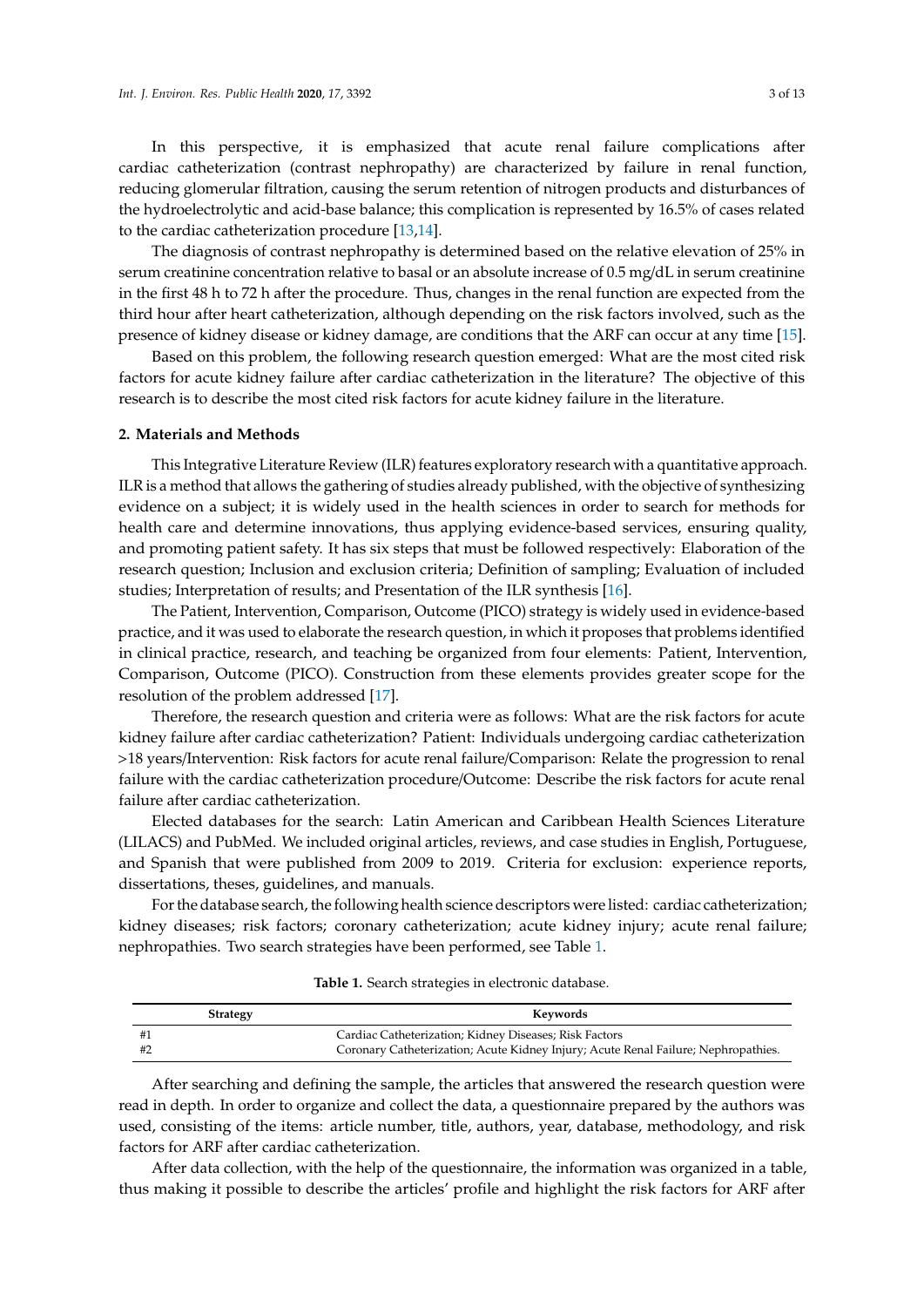cardiac catheterization evidenced in the included studies, synthesizing these results and presenting from for further discussion.

#### **3. Results 3. Results**

In the search using the descriptors through strategy #1, the LILACS database resulted in 41 articles; In the search using the descriptors through strategy #1, the LILACS database resulted in 41 after the inclusion criteria and reading, 4 articles were selected. In PubMed, the search resulted in resulted in the material criteria and coming, a material were created in the active, and concentrated in the<br>551 articles, but the majority did not specifically address the subject, so after the inclusion criteria listed, only 2 were included in this search. Through strategy #2, in LILACS, the search resulted in 1 article that was excluded. In PubMed, the search resulted in 298 articles that did not specifically address the risk factors that were analyzed and were thus excluded, or the results showed no clarity. Thus, 4 more articles were included. See the flowchart (Figure [1\)](#page-3-0) of the search, which was based on the recommendations of the Preferred Reporting Items for Systematic Reviews and Meta-Analyses (PRISMA) protocol [\[18\]](#page-11-2). cres, but the majority and not specifically address the subject, so anch the inclusion

<span id="page-3-0"></span>

Figure 1. Study selection flowchart according to Preferred Reporting Items for Systematic Reviews and Meta-Analyses (PRISMA 2009) adapted. Source: Authors' research.

Thus, the sample was defined as 10 articles; then, the data from the questionnaires were in the table, comprising the article number, year, database, authors, methodology, and risk factors for ARF after cardiac catheterization. For the inclusion of risk factors, after intense reading of the results of the articles included in the sample, each risk factor was highlighted and included in the table. Thus, the sample was defined as 10 articles; then, the data from the questionnaires were included The following Table [2](#page-6-0) shows the information extracted from the sample of the questionnaire applied.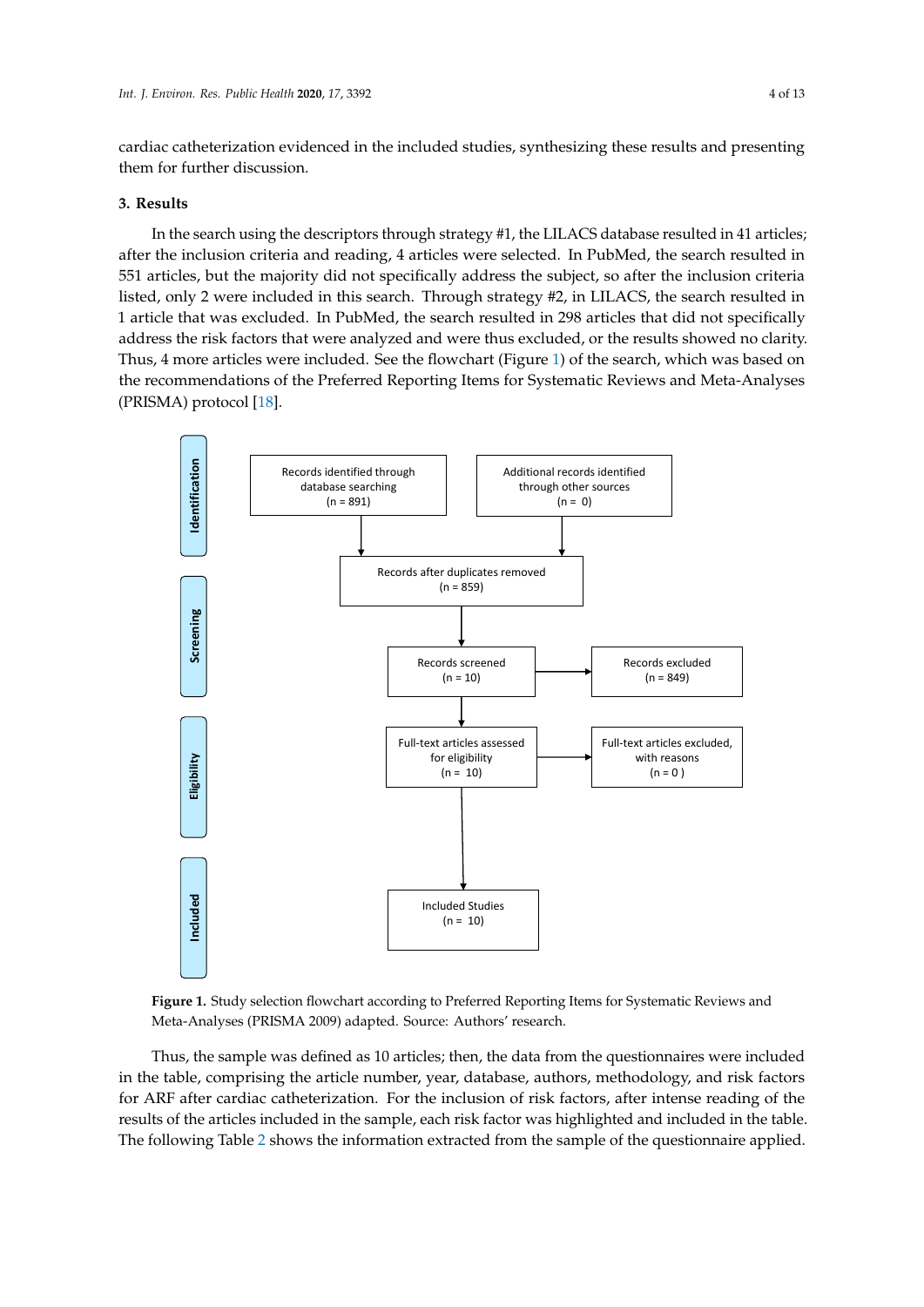**Table 2.** Summary of the results from the questionnaire applied to the sample articles in the Latin American and Caribbean Health Sciences Literature (LILACS) and PubMed databases. ARF: acute renal failure.

| No. Title Year/Base                                                                                                                                               | Authors                                       | Methodology                                                                                                                                                                                                                                                          | Participant/Cases of ARF% | Risk Factors for ARF Post Cardiac Catheterization                                                                                                                       |
|-------------------------------------------------------------------------------------------------------------------------------------------------------------------|-----------------------------------------------|----------------------------------------------------------------------------------------------------------------------------------------------------------------------------------------------------------------------------------------------------------------------|---------------------------|-------------------------------------------------------------------------------------------------------------------------------------------------------------------------|
| 1-Clinical and angiographic<br>profile in coronary artery disease:<br>Hospital outcome with emphasis<br>on the very elderly [19]<br>2010<br><b>LILACS</b>         | Galon et al.                                  | The study of 1282 patients who<br>underwent 1410 cardiac<br>catheterizations, selected from<br>March 2007 to May 2008 from a<br>database in a general hospital for<br>diagnosis of coronary artery<br>disease (CAD).                                                 | 1.282/1.6%                | Elderly from 75.<br>Presence of chronic disease.<br>Uses of non-steroidal anti-inflammatories (NSAIDs).                                                                 |
| 2-Influence of the timing of<br>cardiac catheterization and<br>amount of contrast media on<br>acute renal failure after cardiac<br>surgery [20]<br>2011<br>PubMed | Sadeghi et al.                                | 1177 patients undergoing different<br>types of surgery after cardiac<br>catheterization. The influence of<br>time interval and amount of<br>contrast in postoperative ARF<br>were evaluated.                                                                         | 1177/53.57%               | Elderly.<br>Previous renal disease.<br>High volumes of contrast.<br>Longer procedure time.                                                                              |
| 3-Acute renal damage after<br>using percutaneous<br>coronariography: related risk<br>factors $[21]$<br>2017<br><b>LILACS</b>                                      | González AH, Morejón CCDDS,<br>Barbeito CTOT. | A descriptive and analytic study<br>of 37 patients that required<br>percutaneous coronariography<br>was carried out in the Cardiology<br>Center of "Carlos J. Finlay"<br>Clinical-Surgical Hospital in<br>Havana from October 2009 to<br>January 2010.               | 37/10.8%                  | Hypertension<br>Diabetes Mellitus<br>Elderly.                                                                                                                           |
| 4-Acute kidney injury after<br>contrast-enhanced examination<br>among elderly [22]<br>2014<br><b>LILACS</b>                                                       | Aoki et al.                                   | Longitudinal cohort study<br>conducted at the Federal<br>University of São Paulo Hospital<br>from March 2011 to March 2013.<br>All hospitalized elderly, of both<br>sexes, aged 60 years and above,<br>who performed the examination,<br>were included ( $n = 93$ ). | 93/54%                    | Elderly.<br>Hypertension.<br>Diabetes mellitus.<br>Heart failure.<br>Use of non-steroidal anti-inflammatory drugs.<br>High volume of contrast used greater than 200 mL. |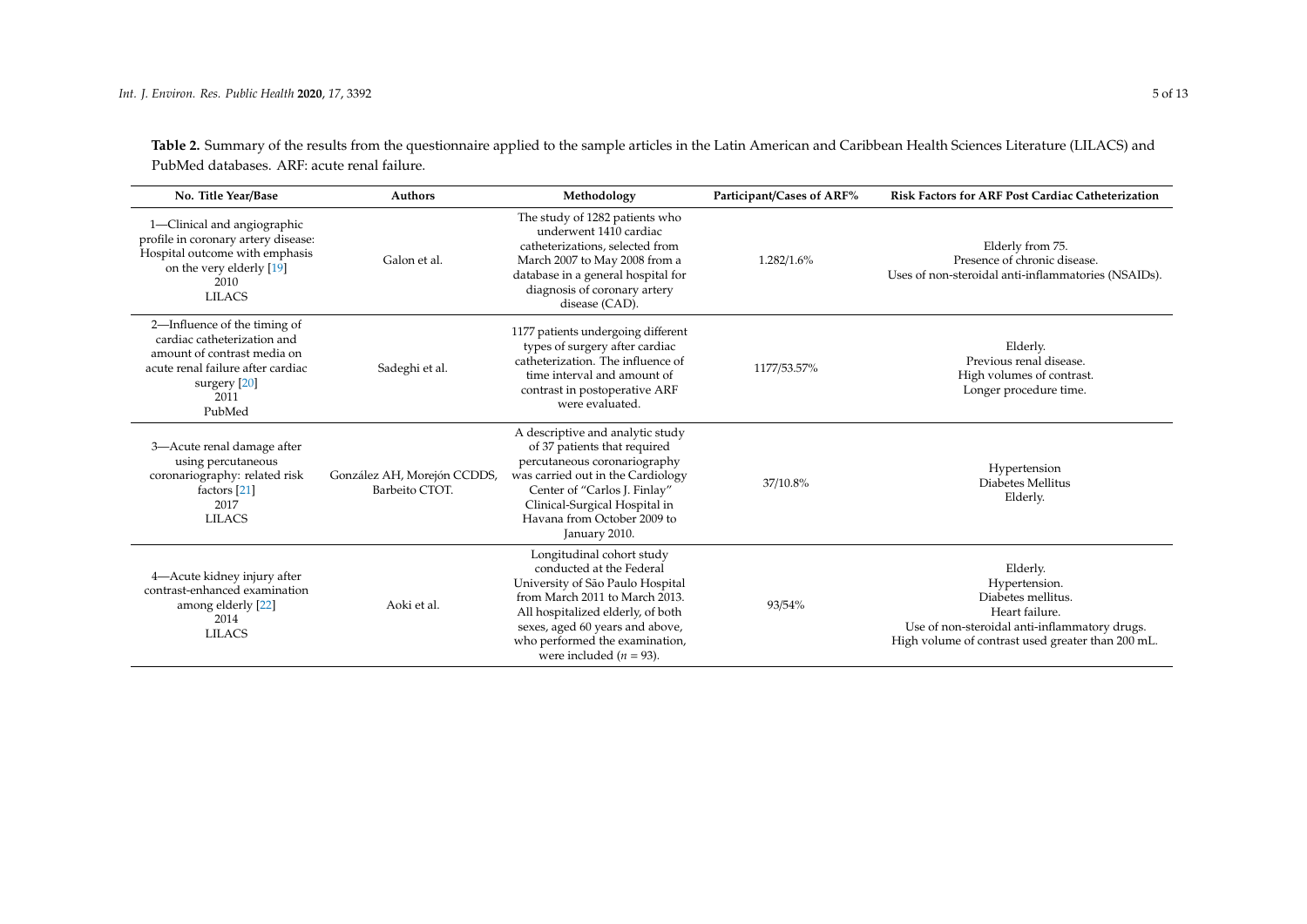| No. Title Year/Base                                                                                                                                                                                              | <b>Authors</b>      | Methodology                                                                                                                                                                                                                                                                                                                                                                                                                                                   | Participant/Cases of ARF%                                                                                       | Risk Factors for ARF Post Cardiac Catheterization                                                                         |
|------------------------------------------------------------------------------------------------------------------------------------------------------------------------------------------------------------------|---------------------|---------------------------------------------------------------------------------------------------------------------------------------------------------------------------------------------------------------------------------------------------------------------------------------------------------------------------------------------------------------------------------------------------------------------------------------------------------------|-----------------------------------------------------------------------------------------------------------------|---------------------------------------------------------------------------------------------------------------------------|
| 5-Coronary angioplasty<br>performed with a total volume of<br>three milliliters of contrast [23]<br>2011<br><b>LILACS</b>                                                                                        | Monteiro et al.     | A case study of coronary stent in a<br>patient with chronic renal failure<br>and acute coronary syndrome,<br>using 3 mL of contrast, using the<br>injection system (ACIST) Medical<br>Systems, Eden Prairie, United States<br>and intracoronary ultrasound.                                                                                                                                                                                                   | 1/100%                                                                                                          | Elderly.<br>Diabetes mellitus.<br>Previous renal disease.                                                                 |
| 6-Baseline atrial fibrillation is<br>associated with contrast-induced<br>nephropathy after cardiac<br>catheterization in coronary artery<br>disease: systemic review and<br>meta-analysis [24]<br>2018<br>PubMed | Prasitlumkum et al. | Association between atrial<br>fibrillation in patients with<br>coronary arterial disease and<br>contrast nephropathy through a<br>systematic review of the literature<br>and meta-analysis.                                                                                                                                                                                                                                                                   | Participants without atrial<br>fibrillation 15,661/43.3%<br>Participants with atrial<br>fibrillation 1030/51.7% | Atrial fibrillation.<br>Diabetes mellitus.<br>Elderly.<br>Heart failure.<br>Hypotension.<br>High volume of contrast used. |
| 7-Contrast-induced<br>nephropathy after cardiac<br>catheterization: a prospective<br>study of 180 patients [25]<br>2012<br>PubMed                                                                                | Mghaieth et al.     | In this prospective single-center<br>study, 180 consecutive patients who<br>underwent cardiac catheterization<br>were enrolled; all patients were<br>followed up for 3 months.                                                                                                                                                                                                                                                                                | 180/17.2%                                                                                                       | Hypotension.                                                                                                              |
| 8-Contrast-induced<br>nephropathy in acute coronary<br>syndrome [26]<br>2011<br>PubMed                                                                                                                           | Carnevalini et al.  | In a retrospective cohort, we<br>analyzed consecutive patients<br>hospitalized for acute coronary<br>syndrome undergoing urgent<br>percutaneous coronary intervention<br>(PCI) within 72 h from the<br>admission. Contrast-induced<br>nephropathy was defined as a 25%<br>increase of creatinine levels from<br>baseline at 48 h from the PCI.<br>The inclusion period was from<br>January 1, 2004 to June 30, 2010. A<br>total of 125 patients were analyzed | 125/10.4%                                                                                                       | Elderly<br>High volume of contrast used.                                                                                  |

**Table 2.** *Cont.*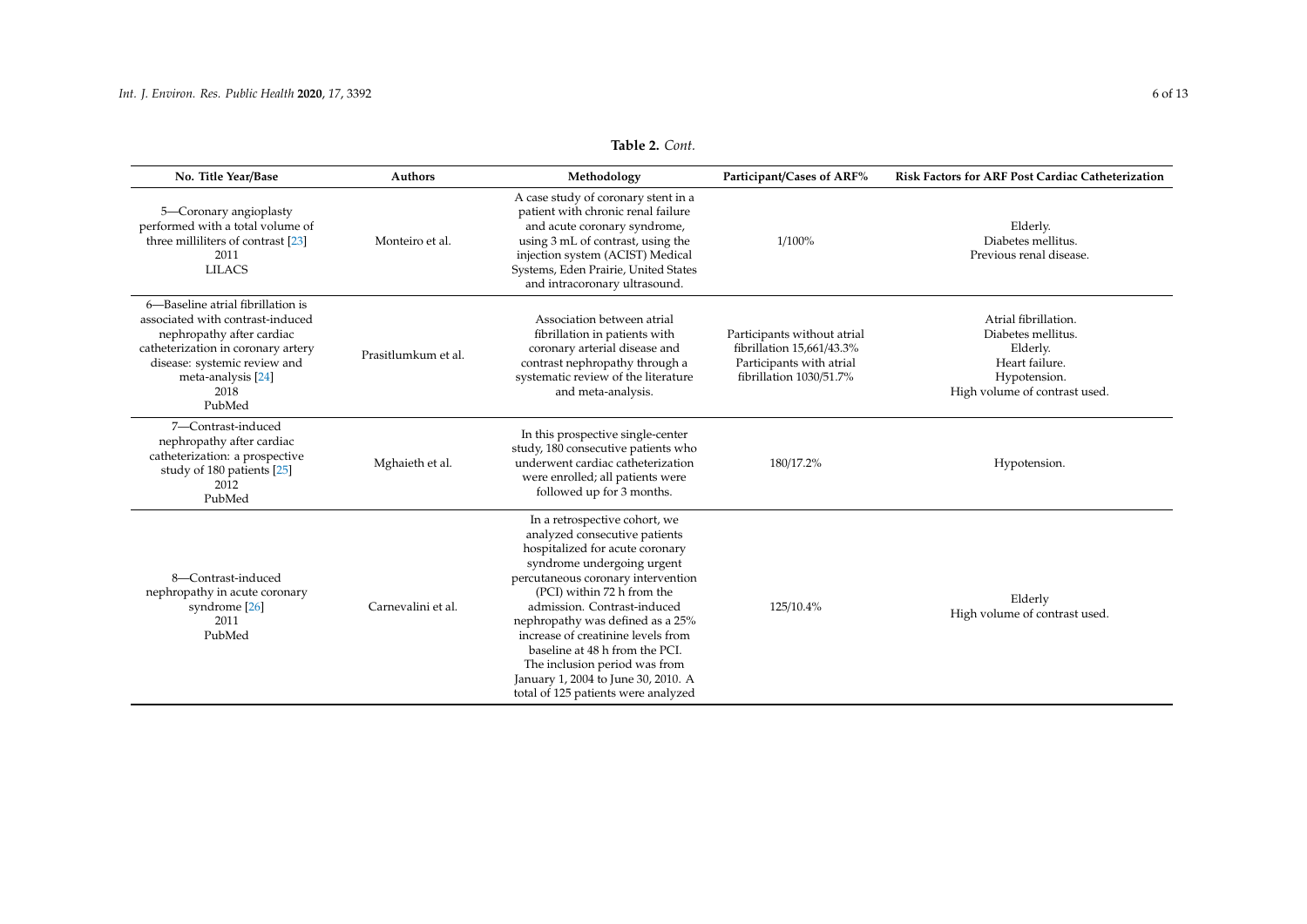<span id="page-6-0"></span>

| No. Title Year/Base                                                                                                                                                                                                                                                 | Authors                             | Methodology                                                                                                                                                                                                                                                                                                                                                                                                                   | Participant/Cases of ARF% | <b>Risk Factors for ARF Post Cardiac Catheterization</b> |
|---------------------------------------------------------------------------------------------------------------------------------------------------------------------------------------------------------------------------------------------------------------------|-------------------------------------|-------------------------------------------------------------------------------------------------------------------------------------------------------------------------------------------------------------------------------------------------------------------------------------------------------------------------------------------------------------------------------------------------------------------------------|---------------------------|----------------------------------------------------------|
| 9—Clinically significant contrast<br>induced acute kidney injury after<br>non-emergent cardiac<br>catheterization-risk factors and<br>impact on length of hospital stay<br>$[27]$<br>2013<br>PubMed                                                                 | Kashif, Khawaja, Yaqub,<br>Hussain. | Case records of patients who<br>underwent coronary<br>angiography with a serum<br>creatinine of 1.5 mg/dL at the<br>time of procedure were<br>evaluated. Clinically significant<br>contrast-induced nephropathy<br>(CSCIN) was defined as either<br>the doubling of serum<br>creatinine from the baseline<br>value within a week following<br>the procedure or the need for<br>emergency hemodialysis after<br>the procedure. | 116/17%                   | Previous kidney disease<br>Heart failure.                |
| 10—Trends in contrast volume<br>use and incidence of acute kidney<br>injury in patients undergoing<br>percutaneous coronary<br>intervention: insights from Blue<br>Cross Blue Shield of Michigan<br>Cardiovascular Collaborative<br>$(BMC2)$ [28]<br>2018<br>PubMed | Gurm, Seth, Dixon, Kraft,<br>Jensen | The study population for this<br>analysis included all<br>consecutive patients who<br>underwent PCI between<br>January 2010 and December<br>2016 at 48 hospitals<br>participating in the BMC2 (Blue<br>Cross Blue Shield of Michigan<br>Cardiovascular Consortium).<br>A total of 182,196 patients<br>underwent PCI over the 7 study<br>years across 48 hospitals.                                                            | 182.196/25%               | High volume of contrast used.                            |

**Table 2.** *Cont.*

Source: Authors' Research.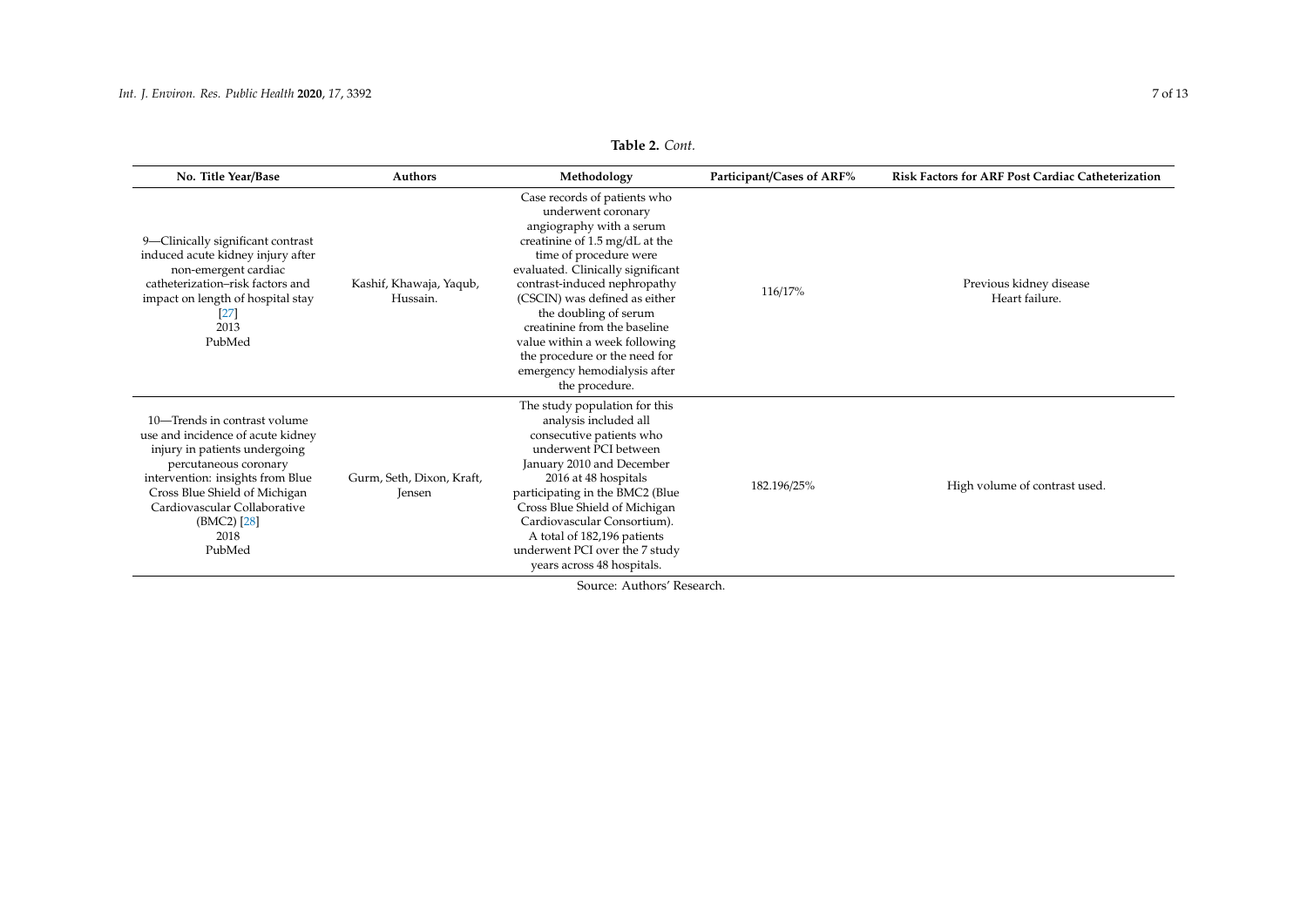Regarding the year of publication, 3 articles were published in 2011, 1 article was published in 2012, 1 article was published in 2014, 1 article was published in 2010, 1 article was published in 2017, and 2 articles were published in 2018. Regarding methodology, (9) articles presented a field study in which groups of patients who underwent cardiac catheterization were analyzed, and (1) article was a systematic meta-analysis review on the evidence of atrial fibrillation as a risk factor for ARF after cardiac catheterization.

<span id="page-7-0"></span>For the risk factors evidenced, see Table [3](#page-7-0) below.

| <b>Risk Factor</b>                        | %   |
|-------------------------------------------|-----|
| Elderly                                   | 70% |
| Presence of chronic disease *             | 50% |
| High volume of contrast used              | 50% |
| Heart Failure                             | 30% |
| Previous kidney disease                   | 30% |
| Uses of non-steroidal anti-inflammatories | 20% |
| Hypotension                               | 20% |
| Longer procedure time                     | 10% |
| Atrial fibrillation                       | 10% |

**Table 3.** Prevalence of risk factors in the sample of this study.

\* (hypertension and diabetes mellitus).

#### **4. Discussion**

It is known that in order to perform cardiac catheterism, iodinated contrasts are necessary to visualize the coronary arteries with the aim of diagnosis or treatment [\[29\]](#page-11-13).

Studies show that the use of contrast has the potential risk of causing ARF, in which 11% of the cases of ARF come from the use of contrast for imaging exams, catheterization, and surgeries. This type of complication has a high rate of other hemodynamic complications, as well as as increase of the length of hospital stay and the mortality of affected patients. However, there are risk factors that increase the chances of developing ARF after the use of contrast [\[30\]](#page-11-14).

The guideline for diagnostic and therapeutic tests in hemodynamics of the Brazilian Society of Cardiology (SBC) emphasizes that nowadays, organic iodine-based contrasts are used, which are classified as having high osmolarity/ ionic contrasts: variable osmolarity, and have  $5-8 \times$  plasma osmolarity. Its ph is presented as between 6.0 and 7.0, while it has a sodium concentration that is  $1-7 \times$  higher than the plasmatic one and it has additives that chelate the ionic calcium. They have expressive antithrombotic properties. Low osmolarity/ionic contrasts: with a decrease in osmolarity above 60%, thus having a decrease in the effects related to hypertonicity. Moreover, they do not chelate the ionic calcium and preserve the antithrombotic characteristics. Non-ionic have a reduced osmolarity over 50%. They do not chelate calcium ionic and present decreased antithrombotic characteristics. Isosmolar have an osmolarity similar to plasmatic, with a significant reduction in the effects related to hyperosmolarity [\[31\]](#page-11-15).

Regarding contrast-related nephrotoxicity, iodates may cause ARF, which is characterized by a temporary increase in renal function tests (peak in 3–5 days), requiring dialysis treatment sometimes, as well as the evolution to chronic renal failure (CRF). In patients at higher risk, the literature points out the benefit of using non-ionic low osmolarity contrasts in the prevention of contrast nephropathy as well as the use of isomolar non-ionic contrasts for prevention [\[32\]](#page-11-16).

In this way, the identification of the main risk factors favors measures for nephrotoxicity related to contrast prevention, thus highlighting the factors evidenced in this review.

It was evidenced in this study that the elderly, specifically over 75 years of age, are a group at risk for ARF after CC. These findings corroborated the results of Singh et al. [\[33\]](#page-11-17), who evaluated the causes of ARF in 100 elderly in a Department of Nephrology, Institute of Medical Sciences, BHU, Varanasi,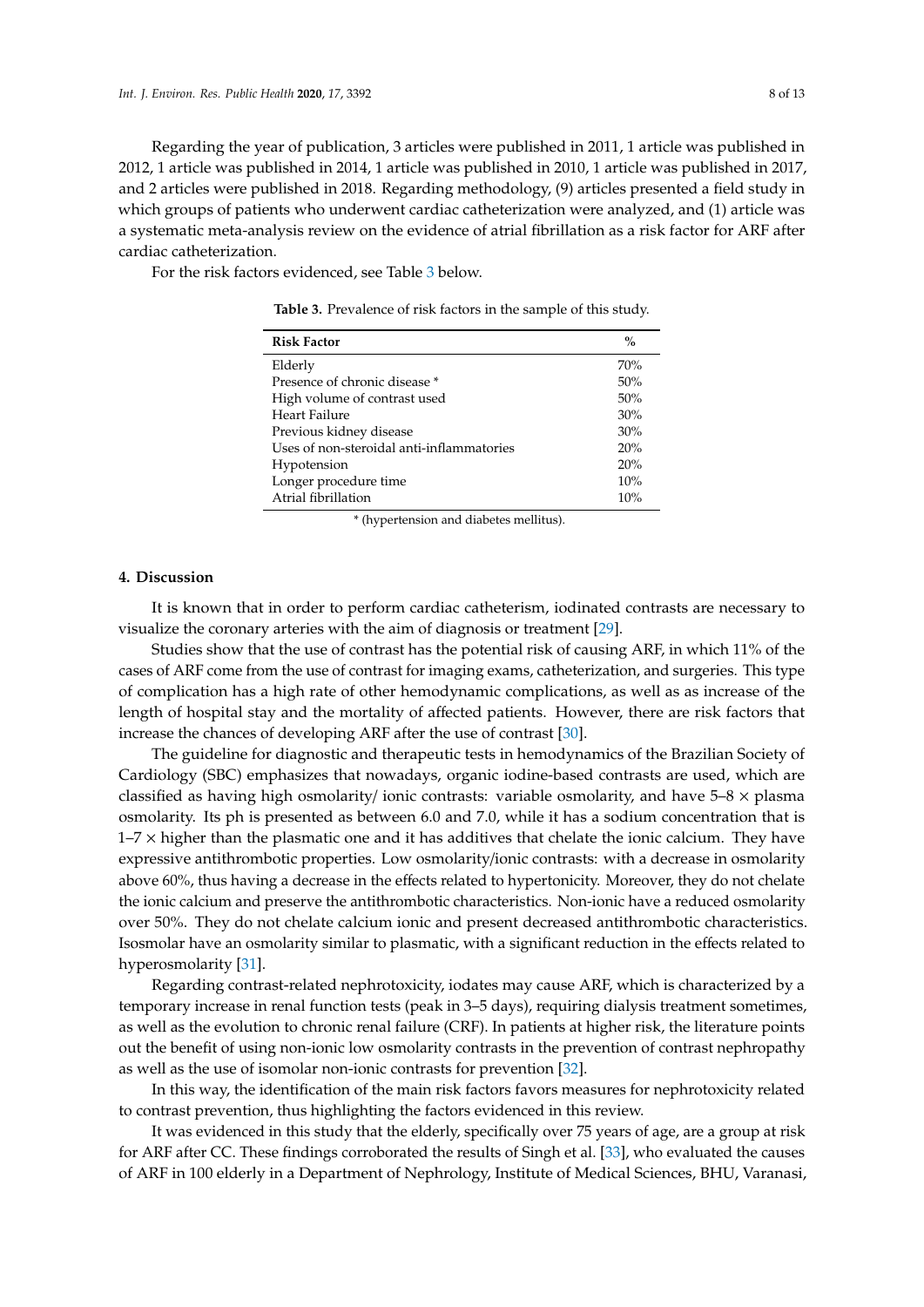UP, India, from 2014 to 2015, and found that the second cause of ARF was the use of contrasts for catheterization or imaging studies. It also showed mortality in 45% of cases, which was related to the elderly already having decreased glomerular filtration, influenced by the aging process, and in most cases, the presence of chronic diseases, resulting in the need for continuous pharmacological therapies and contributing to renal nephrotoxicity.

So, it is highlighted that being elderly is an important risk factor to be considered for the development of ARF after CC, also showing that the afflictions in almost half of those affected evolve to death, thus requiring preventive measures to be taken in order to minimize cases and mortality.

Another important risk factor reported in most articles was the presence of diabetes mellitus (DM) and systemic arterial hypertension (SAH). Going against the results of Antunes et al. [\[34\]](#page-11-18), who evaluated 54 hospitalized patients who underwent cardiac catheterization, in which the prevalence of ARF was 24.1% in 13 cases, precisely in patients with DM and SAH, being less prevalent in patients without DM and SAH. It was also noted that ARF in most patients was irreversible.

SAH is a risk factor for chronic renal insufficiency, as it causes microvascular pressure on nephrons, which are injured over time, causing hypertensive nephroesclerosis. Its presence is related to the majority of hypertensive patients already having a kidney injury that is not yet symptomatically evident, and they are potentiated with the use of contrast, which is a nephrotoxic drug that will easily injure kidneys that already have some function impairment [\[35\]](#page-11-19).

Regarding the presence of DM, it is highlighted that it is the main cause of ARF, because persistent hyperglycemia causes damage to nephrons, leading to a diabetic nephropathy condition and reverberating on renal function failure; thus, the use of contrast presents a high risk of evolving to ARF and even death. Patients with DM require attention when performing procedures with contrast, needing evaluation of the renal function in order to minimize severe renal damage [\[36\]](#page-12-0).

Another highlighted risk factor was heart failure (HF), in which Selistre et al. [\[37\]](#page-12-1) also evidenced as a risk factor in his study with 400 patients who used contrast for diagnostic tests in a hospital in Rio Grande do Sul, Brazil. Santos et al. [\[38\]](#page-12-2) justified that HF has the potential to cause low renal perfusion due to the low left ventricle ejection fraction, causing the risk of kidney ischemia with the use of contrasts. In the same study, the author highlighted that hypotension has a similar potential, because it will cause low renal perfusion and it is also a risk factor for ARF after the use of contrast, corroborating with the results of this study, which also showed hypotension as a risk factor in one article of the sample.

This way, HF and hypotensive patients have a high risk of nephrotoxicity by contrast, because renal perfusion is already reduced by the HF pathology, thus requiring attention in patients with HF when performing CC, while for hypotensive patients, the stabilization of blood pressure levels is recommended for performing CC.

The continuous use of drugs such as non-steroidal anti-inflammatory drugs was also highlighted that as a risk factor for ARF with the use of contrast. This result was contrary to the study of Diogo et al. [\[39\]](#page-12-3), which analyzed 236 patients who underwent cardiac catheterization, assessing the renal function after 72 h of the procedure; in this study, 42% of the patients used NSAIDs, but the prevalence of ARF was 10.37%, with no association between the use of NSAIDs and risk of ARF with the use of contrast. In this same study, it was identified that previous chronic kidney disease was more relevant as a risk factor for ARF, according to the results of this study, which also identified previous renal disease as a risk factor for ARF in CC.

In this context, Lucas et al. [\[40\]](#page-12-4) conducted a review study on the use of NSAIDs as a factor of kidney damage, and it was shown that for patients without the presence of other risk factors for kidney disease such as SAH, DM, and the elderly, and who do not take abusive doses, there is no significant damage of renal function loss, but in the presence of any factor and risk for kidney disease, there is a potential risk of kidney injury and later ARF, as for example in the use of a nephrotoxic drug such as contrast.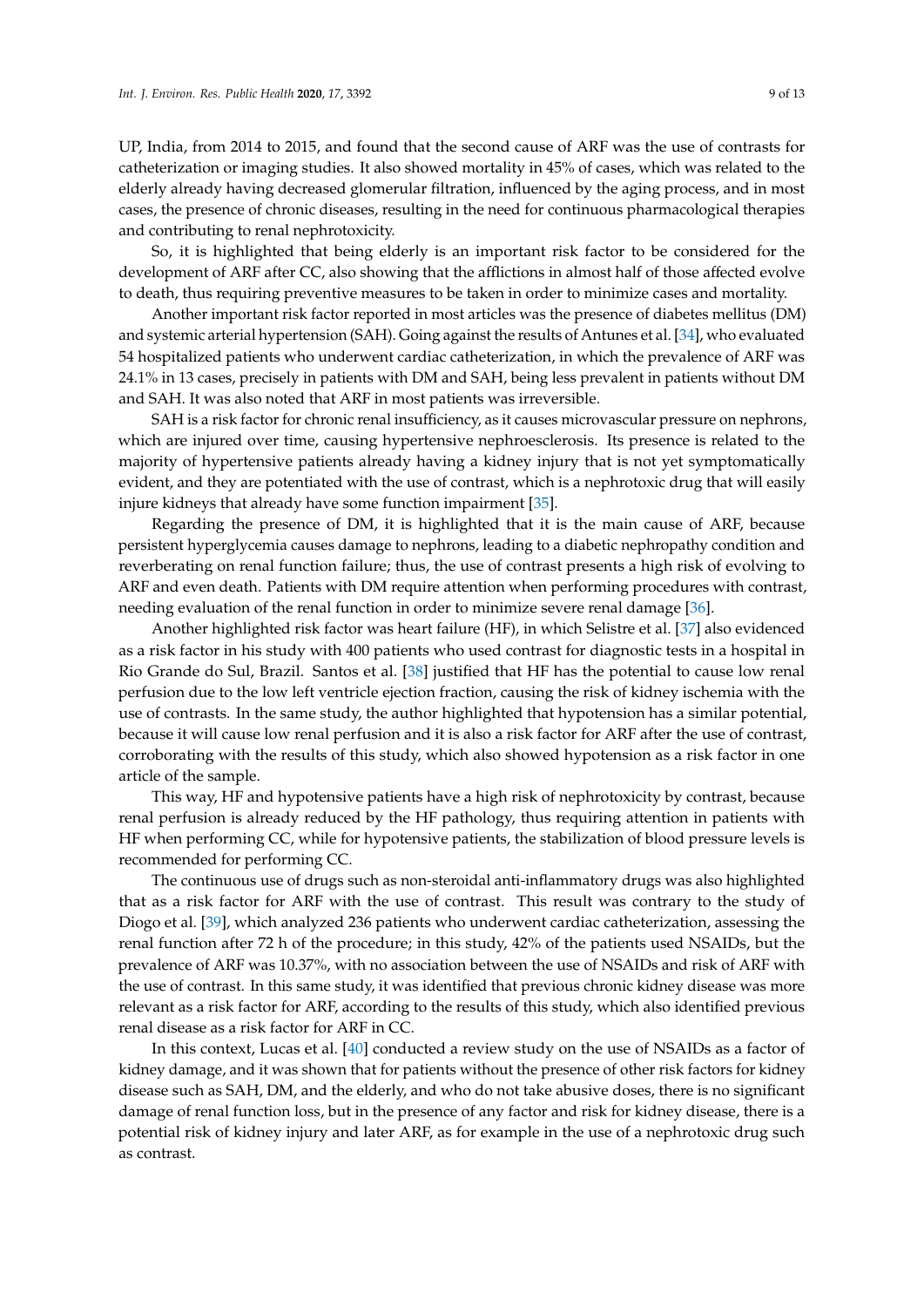The research indicates that the use of NSAIDs in the recommended doses does not result in kidney damage with risks of ARF, but the use of NSAIDs related to other risk factors increases the risk of ARF. It also highlighted that the high doses are even worse, resulting in greater damage in nephrons. The presence of previous renal disease is also a risk factor, since the individual has already some loss of function or alteration, so the use of contrast more easily harms the glomerular filtration functions.

Regarding the volume of contrast used in the procedure, it was shown that large volumes, resulting from longer procedure times, become a risk factor for ARF. Antunes et al. [\[34\]](#page-11-18) evaluated 54 patients who received the average volume of 234.8 mL of contrast, with 209.7 mL in diagnostic procedures and 345.5 mL in therapeutic. There were 33.4% of cases of ARF, which were related to the majority of patients who received higher doses of contrast volume, being explained by the longer time of cardiac catheterization and requiring the use of more contrast. He also highlighted that doses greater than 200 mL increase the risks of ARF.

Only one of the articles included in this study pointed to atrial fibrillation (AF) as a risk factor for ARF after CC, which was evidenced through a systematic review of the literature with meta-analysis.

It was explained in this study that AF could lead to hemodynamic disorders due to rapid ventricular rates, irregular heartbeat, the loss of atrioventricular synchrony, and atrial contraction, all of which resulted in insufficient cardiac output, leading to the risk of ARF, despite the normal left ventricle ejection fraction. It also showed that patients with AF load tend to have a greater expression of angiotensin-converting enzyme levels, as well as more angiotensin II receptor levels, which implies that there is more activity of the angiotensin–aldosterone renin cascade. This results in more damage to the kidney. He also related that AF is associated with a higher inflammatory state, as reflected by fibrotic changes in the myocardium and kidney. Thus, it may lead to renal impairment due to high susceptibility to injury. It was also highlighted that micro renal emboli may result from AF and lead to ARF [\[24\]](#page-11-20).

A study conducted by Sedhai et al. [\[41\]](#page-12-5) with 513 hospitalized patients who underwent cardiac catheterization estimated the prevalence of ARF in 3.7% of patients and suggested that these cases were responsible for long hospitalization and higher mortality; it was also noted that ARF was more prevalent in patients with pre-existing AF, congestive heart failure (CHF), and CKD. When tested by univariate analysis, the incidence of ARF was  $13.8\%$  in the group with AF (<0.002), compared with 2.3%, 1.9%, and 2.4% in the absence of pre-existing AF, CHF, and CKD, respectively. In additional tests using a multivariate logistic regression model using AF, CHF, and CKD as independent variables, the development of ARF was strongly associated with AF with an odds ratio of 4.11, 95% CI: 1.40–12.07, *p* = 0.01. These results showed that AF is a risk factor for ARF after CC, corroborating the results of this study.

This factor of AF is highlighted: little is discussed and known in the research conducted in Brazil, which is the country of origin of the authors. Thus, this review is of great relevance, allowing a better stratification of risks of patients undergoing cardiac catheterization.

#### **5. Conclusions**

Through this review, it was possible to describe the main risk factors cited in the literature related to the development of acute kidney failure as a complication after cardiac catheterization. The factors highlighted were elderly, hypertensive and diabetic, previous kidney disease, hypotension, heart failure, higher contrast volumes and types, the use of NSAIDs associated with other risk factors, and atrial fibrillation.

As atrial fibrillation is a risk factor that has been recently documented in the literature, the review studies allow evidence-based health service practice, as it provides new studies that will subsidize the practice with more quality. Describing the risk factors for ARF after cardiac catheterization allows a better stratification of the risk factors in patients and the prevention of renal damage, since it has been shown that the use of ARF increases the period of hospitalization and is directly related to a higher mortality rate in affected patients.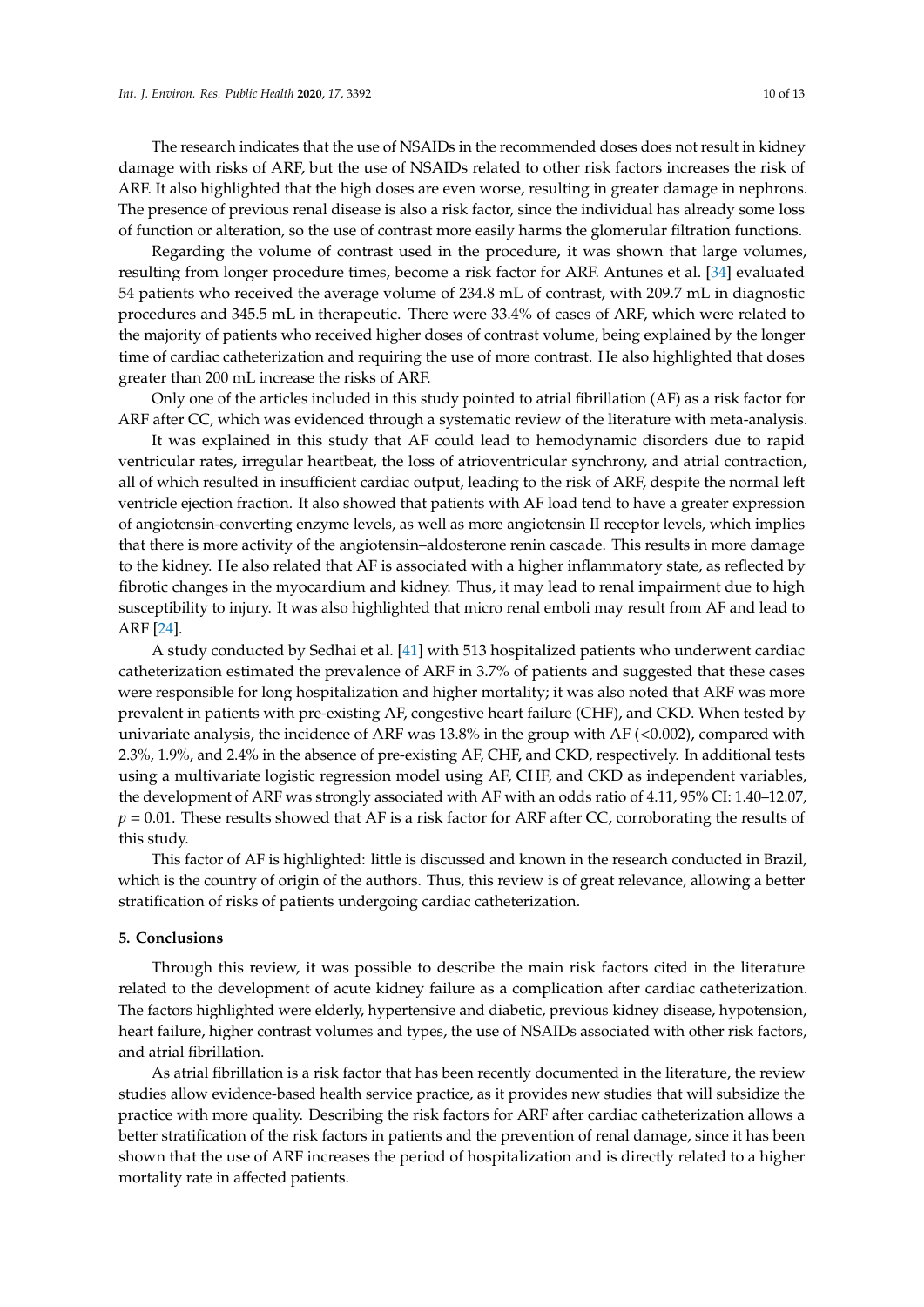Thus, this study provides information based on evidence for professionals and academics, as well as being a way to promote population health and the practice of patient safety, since knowing the risk factors makes it possible to work on prevention, reducing public spending and impacting on the health and quality of life of patients undergoing cardiac catheterization.

**Author Contributions:** D.M.S. and A.S. Conceptualization, methodology, data collection and analysis, research, data curatorship, draft writing, K.V.B.L., L.N.G.C.L., J.C.D.G., L.A.d.V., A.L.S.d.S., L.D.d.O.M. and A.G.I.d.S. writing—revision and editing, visualization, supervision. All authors have read and agreed to the published version of the manuscript.

**Funding:** This study was funded by the Evandro Chagas Institute (IEC)/ Conselho Nacional de Desenvolvimento Científico e Tecnológico (CNPQ)/ Coordenação de Aperfeiçoamento de Pessoal de Nível Superior é uma fundação vinculada ao Ministério da Educação do Brasil (CAPES).

**Conflicts of Interest:** The authors declare no conflict of interest.

# **References**

- <span id="page-10-0"></span>1. Massa, K.H.C.; Duarte, Y.A.O.; Chiavegatto Filho, A.D.P. Análise da prevalência de doenças cardiovasculares e fatores associados em idosos, 2000–2010. *Ciência Saúde Coletiva* **2019**, *24*, 105–114. [\[CrossRef\]](http://dx.doi.org/10.1590/1413-81232018241.02072017)
- <span id="page-10-1"></span>2. Sardinha, D.M.; da Silva, A.G.I.; Gomes, S.G.; Pamplona, F.C.; Gorayeb, A.L.D.S.; Ferreira, M.F.D.C.; de Carvalho, M.C.B.; Garcez, J.C.D. Cardiovascular Risk Factors in Nurses Teachers. *Cardiol. Angiol. Int. J.* **2020**, *9*, 9–17. [\[CrossRef\]](http://dx.doi.org/10.9734/ca/2020/v9i130125)
- <span id="page-10-2"></span>3. Thompson, S.C.; Nedkoff, L.; Katzenellenbogen, J.; Hussain, M.A.; Sanfilippo, F. Challenges in Managing Acute Cardiovascular Diseases and Follow Up Care in Rural Areas: A Narrative Review. *Int. J. Environ. Res. Public Health* **2019**, *16*, 5126. [\[CrossRef\]](http://dx.doi.org/10.3390/ijerph16245126) [\[PubMed\]](http://www.ncbi.nlm.nih.gov/pubmed/31847490)
- <span id="page-10-3"></span>4. Ioacara, S.; Popescu, A.C.; Tenenbaum, J.; Dimulescu, D.R.; Popescu, M.R.; Sirbu, A.; Fica, S. Acute Myocardial Infarction Mortality Rates and Trends in Romania between 1994 and 2017. *Int. J. Environ. Res. Public Health* **2020**, *17*, 285. [\[CrossRef\]](http://dx.doi.org/10.3390/ijerph17010285) [\[PubMed\]](http://www.ncbi.nlm.nih.gov/pubmed/31906114)
- <span id="page-10-4"></span>5. Siervuli, M.T.F.; Silva, A.D.S.; Da Silva, A.C.; Muzzi, R.A.L.; Santos, G.A.B. Infarto do Miocárdio: Alterações Morfológicas e Breve Abordagem da Influência do Exercício Físico. *Rev. Bras. Cardiol.* **2014**, *27*, 349–355.
- <span id="page-10-5"></span>6. Malik, M.A.; Khan, S.A.; Safdar, S.; Taseer, I.U.H. Chest Pain as a presenting complaint in patients with acute myocardial infarction (AMI). *Pak. J. Med. Sci.* **2012**, *29*. [\[CrossRef\]](http://dx.doi.org/10.12669/pjms.292.2921) [\[PubMed\]](http://www.ncbi.nlm.nih.gov/pubmed/24353577)
- <span id="page-10-6"></span>7. Passinho, R.S.; Sipolatti, W.G.R.; Fioresi, M.; Primo, C.C.; Sintomas, E. Complicações Do Infarto Agudo Do Miocárdio. *Revide Enferm. UFPE Line* **2018**, *12*, 247. [\[CrossRef\]](http://dx.doi.org/10.5205/1981-8963-v12i1a22664p247-264-2018)
- <span id="page-10-7"></span>8. Piegas, L.; Timerman, A.; Feitosa, G.; Nicolau, J.; Mattos, L.; Andrade, M.; Mattos, L.A. IV Diretriz da Sociedade Brasileira de Cardiologia sobre Tratamento do Infarto Agudo do Miocárdio com Supradesnível do Segmento ST. *Arq. Bras. Cardiol.* **2015**, *105*, 1–121. [\[CrossRef\]](http://dx.doi.org/10.5935/abc.20150107)
- <span id="page-10-8"></span>9. de Lucena, K.D.T.; Peixoto, E.A.; de Deininger, L.S.C.; da Martins, V.-D.-M.S.; Bezerra, Á.L.A.; Meira, R.M.B. Assistance to Patients Submitted to Heart Catheterization in a Hospital Urgency. *J. Nurs. UFPE Line* **2016**, *10*, 32–39. [\[CrossRef\]](http://dx.doi.org/10.5205/reuol.8423-73529-1-RV1001201605)
- <span id="page-10-9"></span>10. Costa, G.F.; Sardinha, D.M.; Oliveira, V.M.L.P.; Barata, F.S.; da Silva, P.H.V.; Mafra, I.N.P.; Oliveira, L.C.; Silva Lima, T.F.; Nunes, M.C.A. Nursing Care for Patients Submitted to Coronary Transluminal Angioplasty: An Integrative Review. *Cardiol. Angiol. Int. J.* **2020**, *9*, 18–26. [\[CrossRef\]](http://dx.doi.org/10.9734/ca/2020/v9i130126)
- <span id="page-10-10"></span>11. Lisboa, L.A.F.; Mejía, O.A.V.; Dallan, L.A.O.; Moreira, L.F.P.; Puig, L.B.; Jatene, F.B.; Stolf, N.A. Intervenção Coronariana Percutânea Prévia como Fator de Risco para Revascularização Miocárdica. *Arq. Bras. Cardiol.* **2012**, *99*, 586–595. [\[CrossRef\]](http://dx.doi.org/10.1590/S0066-782X2012005000057) [\[PubMed\]](http://www.ncbi.nlm.nih.gov/pubmed/22735865)
- <span id="page-10-11"></span>12. Sampaio, M.S.; Costa, P.D.S.S. A enfermagem frente as complicações do cateterismo cardíaco. *Repositório Bahiana* **2018**, *1*, 2–6.
- <span id="page-10-12"></span>13. Camerini, F.G.; Cruz, I. Cuidados de enfermagem na prevenção da insuficiência renal provocada por contraste após cateterismo. *Acta Paul. Enferm.* **2008**, *21*, 660–666. [\[CrossRef\]](http://dx.doi.org/10.1590/S0103-21002008000400020)
- <span id="page-10-13"></span>14. Manda, Y.R.; Baradhi, K.M. *Cardiac Catheterization, Risks and Complications*; StatPearls Publishing: Treasure Island, FL, USA, 2019.
- <span id="page-10-14"></span>15. Alves, R. Contrast induced nephropathy—An entity to bear in mind and to prevent: A nephrological perspective. *Rev. Port. Cardiol.* **2018**, *37*, 35–36. [\[CrossRef\]](http://dx.doi.org/10.1016/j.repc.2017.11.002) [\[PubMed\]](http://www.ncbi.nlm.nih.gov/pubmed/29331502)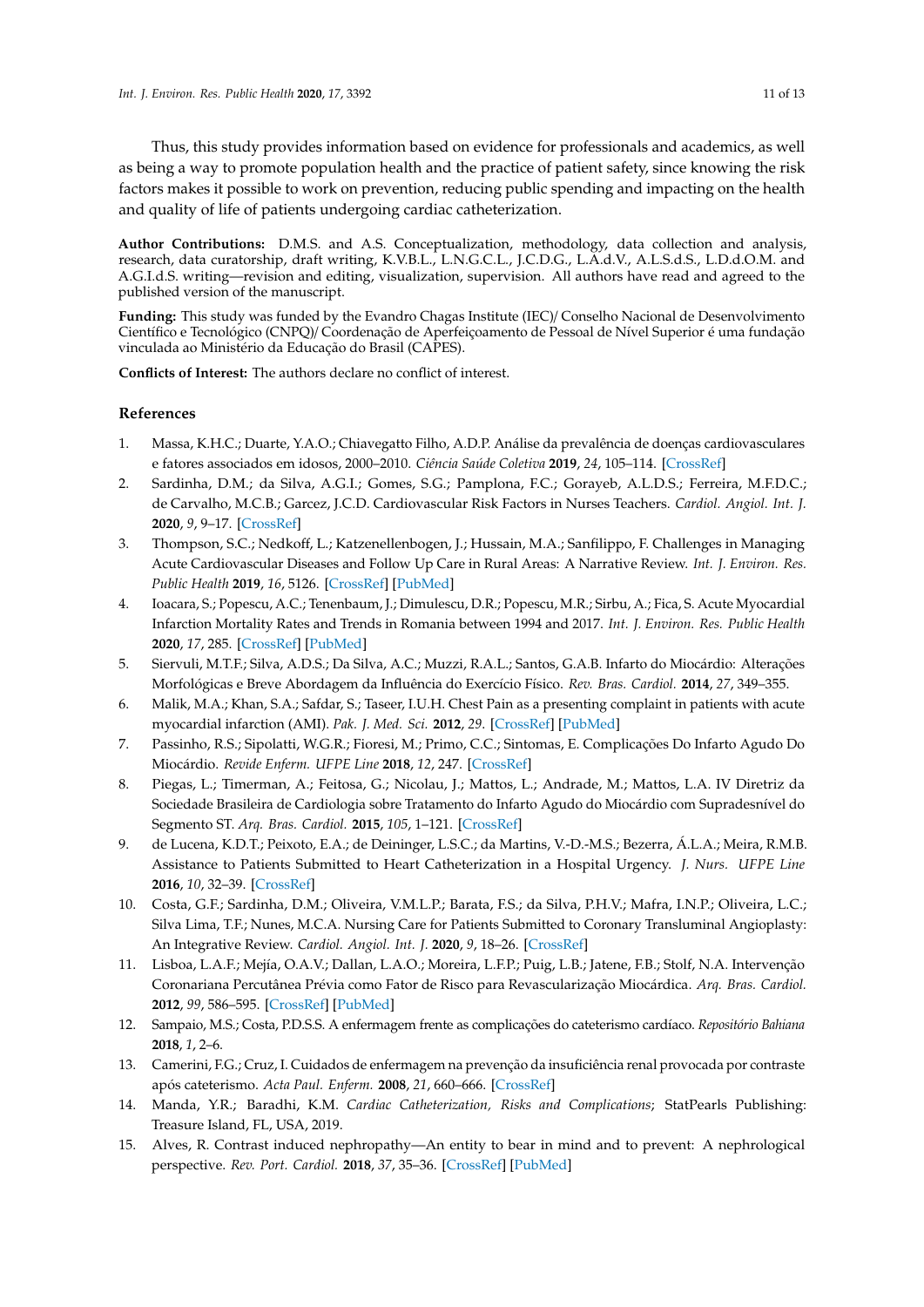- <span id="page-11-8"></span><span id="page-11-7"></span><span id="page-11-6"></span><span id="page-11-5"></span><span id="page-11-4"></span><span id="page-11-3"></span><span id="page-11-0"></span>16. Mendes, K.D.S.; de Silveira, R.C.C.P.; Galvão, C.M. Revisão integrativa: Método de pesquisa para a incorporação de evidências na saúde e na enfermagem. *Texto Contexto Enferm.* **2008**, *17*, 758–764. [\[CrossRef\]](http://dx.doi.org/10.1590/S0104-07072008000400018)
- <span id="page-11-1"></span>17. Santos, C.M.D.C.; Pimenta, C.A.D.M.; Nobre, M.R.C. A estratégia PICO para a construção da pergunta de pesquisa e busca de evidências. *Rev. Lat. Am. Enferm.* **2007**, *15*, 508–511. [\[CrossRef\]](http://dx.doi.org/10.1590/S0104-11692007000300023)
- <span id="page-11-9"></span><span id="page-11-2"></span>18. Liberati, A.; Altman, D.G.; Tetzlaff, J.; Mulrow, C.; Gøtzsche, P.C.; Ioannidis, J.P.A.; Moher, D. The PRISMA Statement for Reporting Systematic Reviews and Meta-Analyses of Studies that Evaluate Health Care Interventions: Explanation and Elaboration. *PLoS Med.* **2009**, *6*, e1000100. [\[CrossRef\]](http://dx.doi.org/10.1371/journal.pmed.1000100)
- <span id="page-11-10"></span>19. Galon, M.Z.; Meireles, G.C.X.; Kreimer, S.; Marchiori, G.G.A.; Favarato, D.; De Almeida, J.A.P.; Capeline, L.S. Clinical and angiographic profile in coronary artery disease: Hospital outcome with emphasis on the very elderly. *Arq. Bras. Cardiol.* **2010**, *95*, 422–429. [\[CrossRef\]](http://dx.doi.org/10.1590/S0066-782X2010005000127)
- <span id="page-11-11"></span>20. Sadeghi, M.M.; Gharipour, M.; Nilforoush, P.; Shamsolkotabi, H.; Sadeghi, H.M.; Kiani, A.; Sadeghi, P.M.; Farahmand, N. Influence of the timing of cardiac catheterization and amount of contrast media on acute renal failure after cardiac surgery. *J. Res. Med. Sci.* **2011**, *16*, 502–508.
- <span id="page-11-12"></span>21. González, A.H.; de Morejón, C.C.D.S.; Barbeito, C.T.O.T. Acute renal damage after using percutaneous coronariography: Related risk factors. *Medisan* **2017**, *21*, 3046–3053.
- 22. Aoki, B.B.; Fram, D.; Taminato, M.; Batista, R.E.S.; Belasco, A.; Barbosa, D.A. Acute kidney injury after contrast-enhanced examination among elderly. *Rev. Lat. Am. Enferm.* **2014**, *22*, 637–644. [\[CrossRef\]](http://dx.doi.org/10.1590/0104-1169.3440.2462) [\[PubMed\]](http://www.ncbi.nlm.nih.gov/pubmed/25296148)
- 23. Monteiro, G.; Staico, R.; Araújo, W.; Costa, R.; Chaves, Á.; Feres, F. Coronary angioplasty performed with a total volume of three milliliters of contrast. *Rev. Bras. Cardiol. Invasiva* **2011**, *19*, 452–455. [\[CrossRef\]](http://dx.doi.org/10.1590/S2179-83972011000400019)
- <span id="page-11-20"></span>24. Prasitlumkum, N.; Kanitsoraphan, C.; Kittipibul, V.; Rattanawong, P.; Chongsathidkiet, P.; Cheungpasitporn, W. Baseline atrial fibrillation is associated with contrast-induced nephropathy after cardiac catheterization in coronary artery disease: Systemic review and meta-analysis. *Clin. Cardiol.* **2018**, *41*, 1555–1562. [\[CrossRef\]](http://dx.doi.org/10.1002/clc.23100) [\[PubMed\]](http://www.ncbi.nlm.nih.gov/pubmed/30328129)
- 25. Mghaieth, F.; Ayari, J.; Ben Rejeb, R.; Mbarki, S.; Farhati, A.; Larbi, N.; Boussaada, R.; Mourali, M.S.; Mechmeche, R. Contrast-induced nephropathy after cardiac catheterization: A prospective study of 180 patients. *Tunis. Med.* **2012**, *90*, 320–327. [\[PubMed\]](http://www.ncbi.nlm.nih.gov/pubmed/22535348)
- 26. Carnevalini, M.; Giorgi, M.; Waldman, S.; Caturla, N.; Ovejero, R.; Falconi, E.; San Miguel, L.; Caroli, C.; Magariños, E.; Cohen Arazi, H. Contrast induced nephropathy in acute coronary syndrome. *Medicina* **2011**, *71*, 441–448. [\[PubMed\]](http://www.ncbi.nlm.nih.gov/pubmed/22057170)
- 27. Kashif, W.; Khawaja, A.; Yaqub, S.; Hussain, S.A. Clinically significant contrast induced acute kidney injury after non-emergent cardiac catheterization—Risk factors and impact on length of hospital stay. *J. Coll. Physicians Surg. Pak.* **2013**, *23*, 842–847.
- 28. Gurm, H.S.; Seth, M.; Dixon, S.; Kraft, P.; Jensen, A. Trends in Contrast Volume Use and Incidence of Acute Kidney Injury in Patients Undergoing Percutaneous Coronary Intervention: Insights from Blue Cross Blue Shield of Michigan Cardiovascular Collaborative (BMC2). *JACC Cardiovasc. Interv.* **2018**, *11*, 509–511. [\[CrossRef\]](http://dx.doi.org/10.1016/j.jcin.2017.10.018)
- <span id="page-11-13"></span>29. Magalhães, T.A.; Cury, R.C.; Cerci, R.J.; Filho, J.R.P.; Gottlieb, I.; Nacif, M.S.; Pinto, I.M.; Rochitte, C.E.; Boas, F.V.; Schvartzman, P.R. Evaluation of myocardial perfusion by computed tomography—Principles, technical background and recommendations. *Arq. Bras. Cardiol.* **2019**, *113*, 758–767. [\[CrossRef\]](http://dx.doi.org/10.5935/abc.20190217)
- <span id="page-11-14"></span>30. da Silva, R.G.; da Silva, N.G.; Lucchesi, F.; Burdman, E.A. Prevenção de nefrotoxicidade por contraste com solução de bicarbonato—Resultados preliminares e revisão da literatura. *J. Bras. Nefrol.* **2010**, *32*, 292–302. [\[CrossRef\]](http://dx.doi.org/10.1590/S0101-28002010000300012)
- <span id="page-11-15"></span>31. Saad, J.A.; de Garcia, J.C.F.; Guimarães, J.I. Diretriz para realização de exames diagnósticos e terapêuticos em hemodinâmica. *Arq. Bras. Cardiol.* **2004**, *82*, 1–6. [\[CrossRef\]](http://dx.doi.org/10.1590/S0066-782X2004000700001)
- <span id="page-11-16"></span>32. Mohammed, N.A.; Rafie, I.; Mahfouz, A.; Achkar, K.; Hajar, R. Contrast-induced nephropathy. *Hear Views* **2013**, *14*, 106–116. [\[CrossRef\]](http://dx.doi.org/10.4103/1995-705X.125926) [\[PubMed\]](http://www.ncbi.nlm.nih.gov/pubmed/24696755)
- <span id="page-11-17"></span>33. Singh, S.; Patel, P.S.; Doley, P.K.; Sharma, S.S.; Iqbal, M.; Agarwal, A.; Singh, N.; Kumar, A. Outcomes of hospital-acquired acute kidney injury in elderly patients: A single-centre study. *Int. Urol. Nephrol.* **2019**, *51*, 875–883. [\[CrossRef\]](http://dx.doi.org/10.1007/s11255-019-02130-4) [\[PubMed\]](http://www.ncbi.nlm.nih.gov/pubmed/30888600)
- <span id="page-11-18"></span>34. Antunes, L.F.; Baptista, A.; Moreira, J.; Anacleto, G.; Gonçalves, Ó.; Matos, A. Insuficiência renal induzida por contraste: Estudo prospectivo. *Angiol. Cir. Vasc.* **2013**, *9*, 59–63. [\[CrossRef\]](http://dx.doi.org/10.1016/S1646-706X(13)70017-X)
- <span id="page-11-19"></span>35. Bortolotto, L.A. Hipertensão arterial e insuficiência renal crônica. *Rev. Bras. Hipertens.* **2008**, *15*, 152–155.